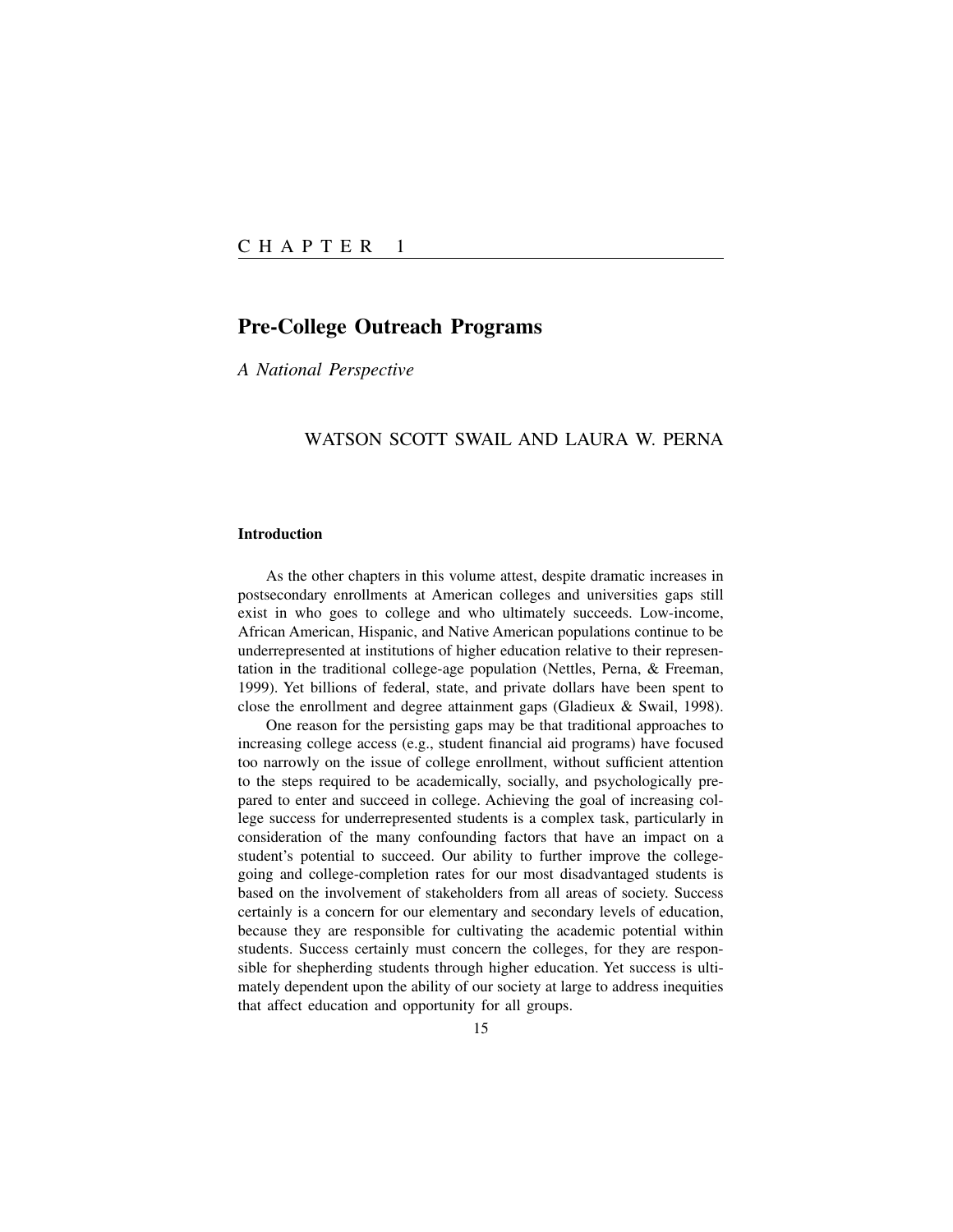Working within the constraints of our decentralized system of education only serves to complicate the process. While our entire system of education is arguably the best in the world, there is some noise in the machine that has reduced our ability to better address the needs of education's underclass.

In response to these concerns, policy makers have begun to look at nontraditional mechanisms to improve the education of our students. Three mechanisms in particular sit at the forefront of this policy movement. First, charter schools have become the lightning rod for the conservative movement in education and are the main avenue traveled by many states and localities to foster a sea change in public schooling. But the capacity of charters to have broad structural and systematic impact on the system as a whole is unlikely. The second mechanism is the push for school vouchers. Similar in many ways to the charter concept, voucher programs allow families to choose to enroll their children in a particular public or private school. In addition to providing a choice for families, voucher proponents also share the charter premise that increased competition will ultimately push all schools to change. While some gains may be made through this strategy, it is important to understand that education is very much a closed system. In the voucherschool model, one child's gain may result in another child's loss.

The third focus of policy makers is to look at programs designed to supplement school-based learning. These early intervention programs—designed to improve the academic preparation and college readiness of underrepresented groups—do not necessarily have an impact on the systemic problems within our schools. They do provide a safety net for thousands of students who do not get the level of support—academic and social—within their current educational environment to become college ready. Federal and state governments, along with some private organizations, have sponsored these types of programs since the mid-1960s. The most widely known is the Federal TRIO program, established as part of the Johnson administration's War on Poverty. The recent establishment of GEAR UP (Gaining Early Awareness and Readiness through Undergraduate Preparation) extended the federal government's role in early intervention. As well, several states established their own early intervention programs during the 1990s (Perna, 1999), the most publicized being the huge support thrown behind pre-college outreach in the State of California in an attempt to counteract the negative effects on campus diversity associated with the ban on affirmative action established by Proposition 209 (see chapters 7 by Jones, Yonezawa, and Mehan; 6 by Oakes, and 4 by Gandara for more discussion).

Despite the focus and resources devoted to early intervention programs by both the public and private sectors, only minimal data and information are available to describe these programs. Our knowledge is largely based on examinations of the federal TRIO Programs, particularly Upward Bound, and other high-profile programs, such as I Have a Dream, MESA, and AVID.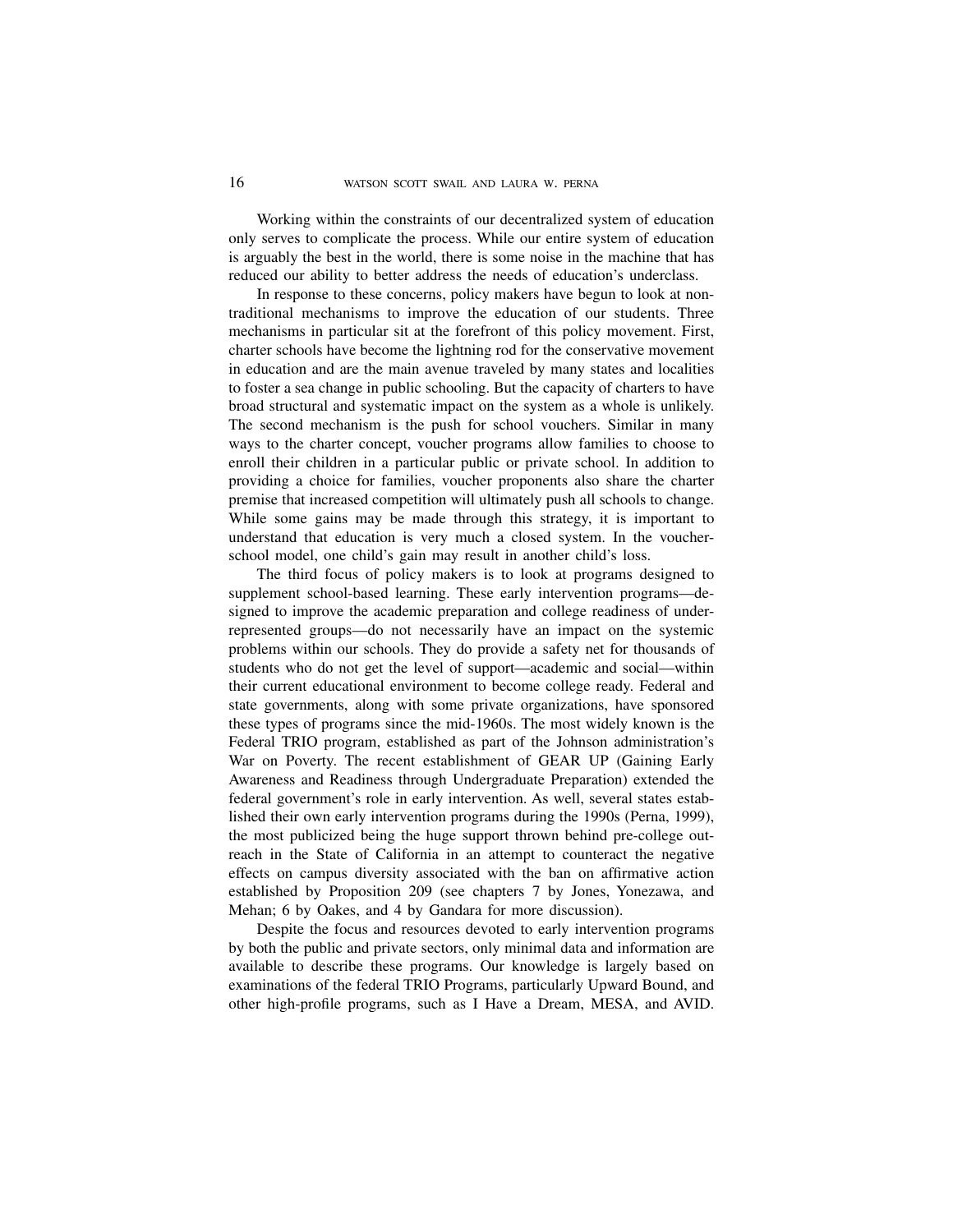Even for these programs, however, surprising little is known about program outcomes and effectiveness (see Tierney chapter 10). Moreover, we know virtually nothing about the thousands of other programs that are currently operating across the nation. We don't know how many there are, where they are, what they do, whom they serve, and what impact they have on the educational opportunity and success of the students they serve. Clearly our capacity to make prudent programmatic and funding decisions is restricted by this lack of knowledge.

In an attempt to reduce this information and knowledge gap, the College Board, in association with The Education Resources Institute (TERI) and the Council for Opportunity in Education, conducted a national study in 1999– 2000 to identify and collect information from all types of early intervention programs operating nationwide. To supplement the survey data, a series of focus groups were conducted with program directors and administrators over the same period. We briefly describe the history of programs designed to increase college access and success and describe the characteristics of programs currently in operation, based on analyses of the data and information obtained from the survey and focus groups.

## **A Brief History**

Over the past thirty years, the doors of opportunity through postsecondary education have opened dramatically for all groups in the United States. More than 14 million students were enrolled in colleges and universities nationwide in fall 1996, a more than twofold increase since 1967 and tenfold increase since the mid-1940s (NCES, 1999). Growth has occurred at both two-year and four-year colleges and universities and among all racial/ethnic and income groups. The number and representation of African American, Hispanic, and low-income undergraduates attending the nation's colleges and universities are higher today than ever before.

Despite this dramatic increase in access to American colleges and universities, underrepresentation continues. African Americans represented 11.3 percent of first-time, full-time freshmen attending four-year colleges and universities in 1996 but 14.3 percent of the traditional college-age population (18–24 years). Only 6.0 percent of first-time, full-time freshmen attending four-year institutions were Hispanic in 1996, compared with 13.7 percent of the traditional college-age population. The gaps are even more dramatic among bachelor's degree recipients. In 1996 only 7.7 percent of bachelor's degree recipients were African American and 4.9 percent were Hispanic (Nettles, Perna, & Freeman, 1999).

Historically, federal intervention at the postsecondary level has focused primarily on reducing economic barriers to higher education to ensure that no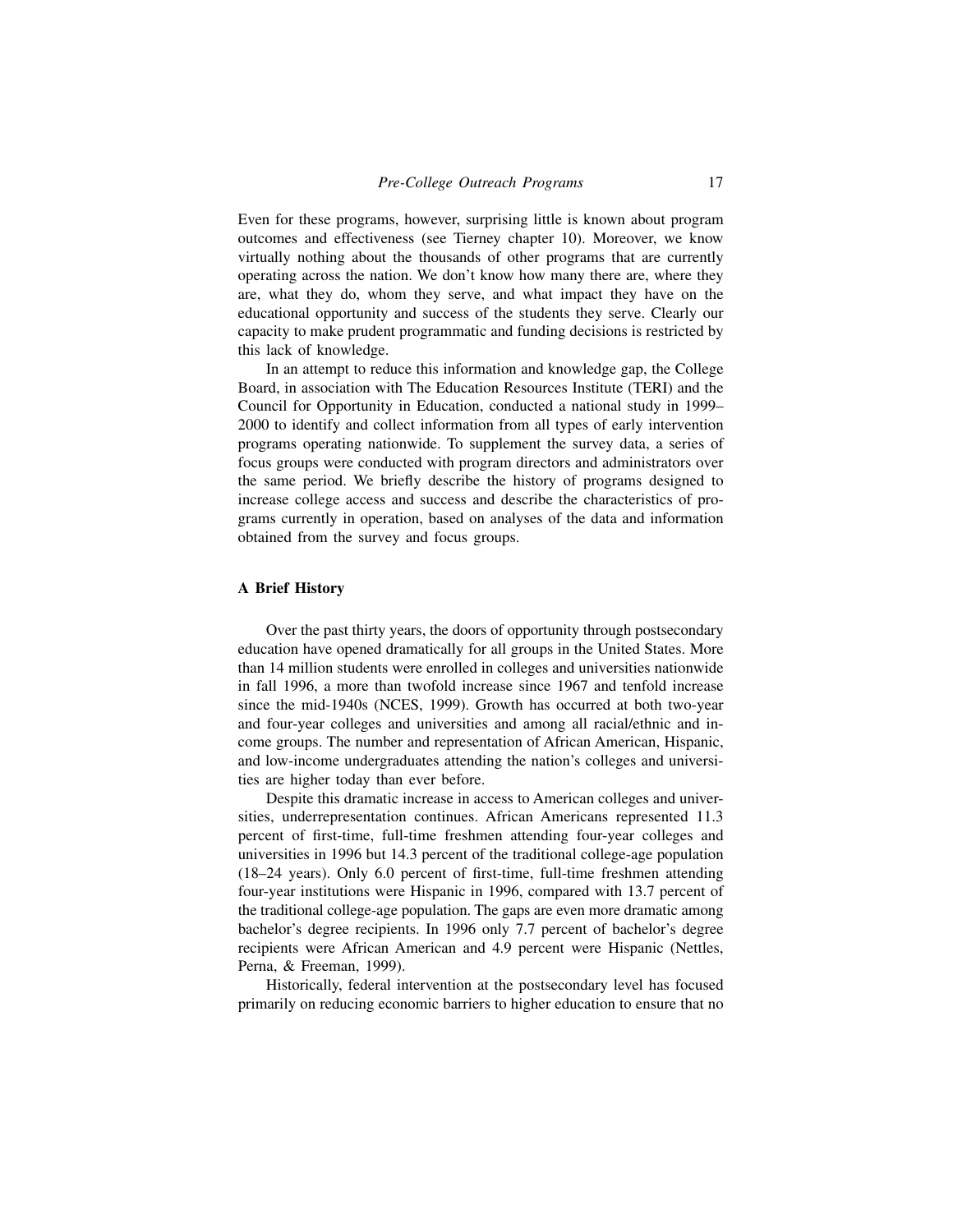academically qualified citizen is denied access to college for financial reasons. In 1998–1999, \$43.6 billion of the \$64 billion in financial aid awarded to students from all sources was from the federal government and represents about two-thirds of all federal on-budget outlays for postsecondary education (The College Board, 1999; Hoffman, 1997).

The continued gaps in college enrollment and degree completion despite the dedication of such large amounts of resources suggest that a more comprehensive approach to college access and success is needed. Merely making financial aid available for students to attend college is not enough to ensure that all students have equal access to the benefits associated with earning a college degree (Gladieux & Swail, 1998). A variety of factors influence college enrollment behavior, including educational expectations and plans, academic ability and preparation, information about college options, availability of financial aid, and support from teachers, counselors, family members, and peers (see for example Perna, 2000).

## **The Federal Approach**

The federal government has played a critical role in the development of pre-college outreach and early intervention programs. The federal approach to increasing access to colleges has historically focused on making financial aid available to students through the Pell Grant, campus-based, and subsidized- and unsubsidized-loan programs. More comprehensive programs aimed at increasing postsecondary educational opportunity for educationally and economically disadvantaged students have recently taken on more importance.

As mandated by Congress, two-thirds of the students served by TRIO programs must come from families with incomes below \$24,000. Upward Bound, authorized by Congress in 1964 as part of the Educational Opportunity Act, provides students with academic instruction on college campuses after school, on Saturdays, and during the summer. Over 700 Upward Bound programs are operating around the country. One-third of all TRIO funding in 1998 (\$600 million) was dedicated to Upward Bound (\$220 million) and Upward Bound Mathematics and Science (\$20.1 million).

Talent Search and the Student Support Services programs were added to Upward Bound to form the core of the TRIO programs during the authorization of the Higher Education Act of 1965. In 1992 the federal government expanded its commitment to early intervention–type programs by authorizing the National Early Intervention Scholarship Program (NEISP). This program offers matching grants to states for programs providing financial incentives, academic support services and counseling, and college-related information to disadvantaged students and their parents. Funding for the NEISP was \$200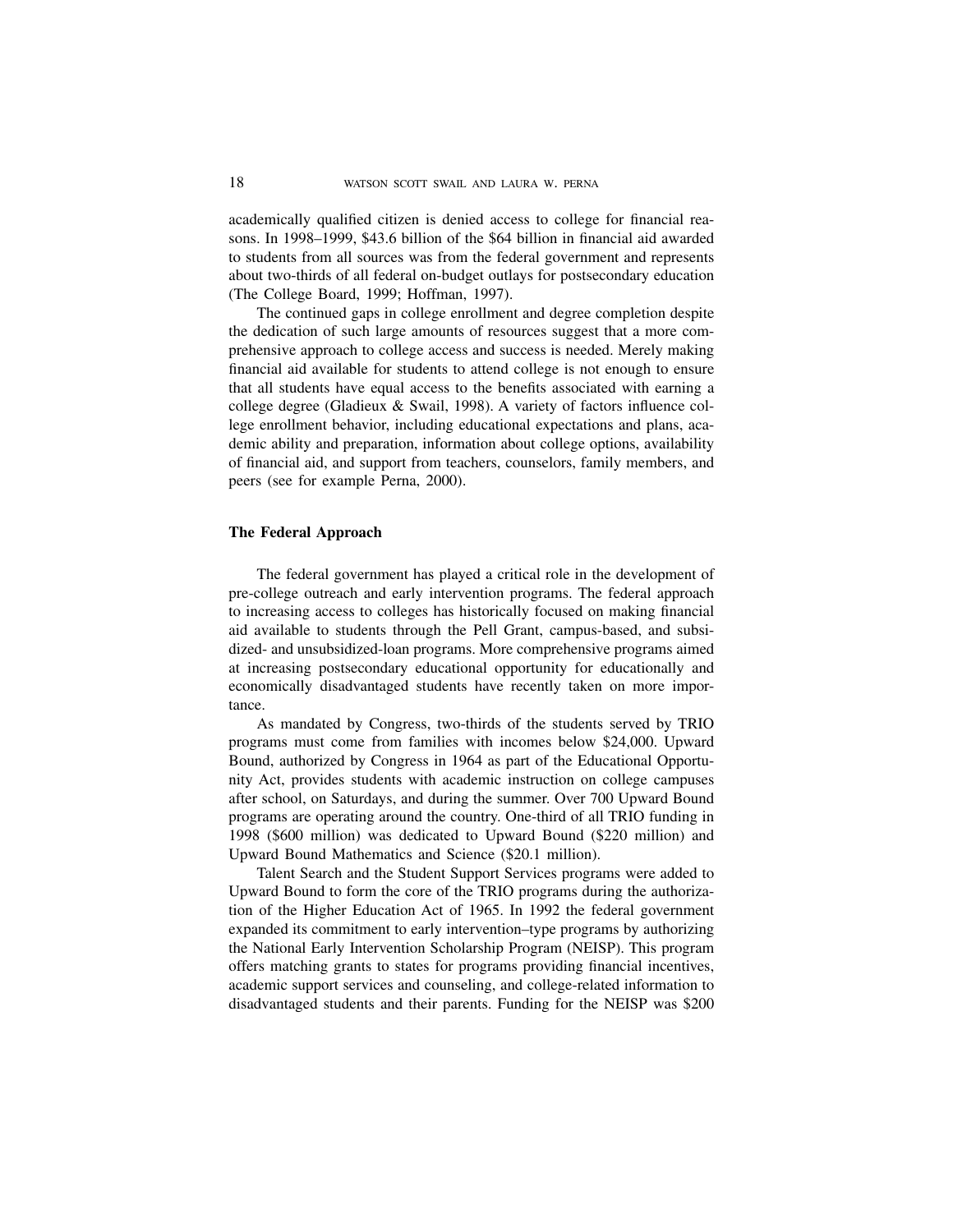million in 1993 and nearly \$400 million in 1994, but was reduced to just \$3.1 million in 1995, \$3.6 million in 1997, and \$3.6 million in 1998. Nine state programs have been funded under the NEISP at an average of \$500,000 (Fenske, Geranios, Keller, & Moore, 1997).

As part of the 1998 reauthorization of the Higher Education Act, Congress established a new program, Gaining Early Awareness and Readiness for Undergraduate Programs (GEAR UP),<sup>1</sup> to supercede the 1992 NEISP. GEAR UP grants are available not only to state governments, but also to partnerships composed of: (a) one or more local educational agency representing at least one elementary and one secondary school; (b) one institution of higher education; and (c) at least two community organizations, which may include businesses, philanthropic organizations, or other community-based entities. The GEAR UP legislation also includes the "21st Century Scholars Certificate" program. This program, later endorsed and retitled by President Clinton as the "High Hopes" program, notifies low-income sixth to twelfth grade students of their expected eligibility for federal financial assistance under the Pell Grant program. Congress appropriated \$120 million for GEAR UP in 1999 and \$200 million for 2000—a substantial increase over the \$3.6 million provided for NEISP in 1998. More than 670 partnerships applied for the first GEAR UP grants in 1999, and 180 awards were made.

## **Nongovernment Programs**

Early intervention programs are also sponsored by nongovernment entities, including private organizations, foundations, and colleges and universities. Perhaps the most prominent private early intervention program is the I Have a Dream (IHAD) Program, established in 1981. Now almost a part of popular American folklore, the program originated when Eugene Lang, a New York businessman, made a visit to his former East Harlem elementary school and guaranteed the 61 students in his presence the financial resources for college if they graduated from high school. That promise has expanded to 180 projects in over 60 cities across the nation, serving more than 13,000 students, and has doubtless led other philanthropists and agencies to establish similar programs.

Other large-scale programs have shown success in serving needy students. The MESA (Mathematics, Engineering, and Science Achievement), MSEN (Math Science Education Network), and Puente Programs are examples of efforts that have been replicated across the nation to form networks of programs.

There are hundreds of other examples of programs around the country that provide support via some outreach mechanism. Colleges and universities sponsor outreach programs, many supported by TRIO and GEAR UP, but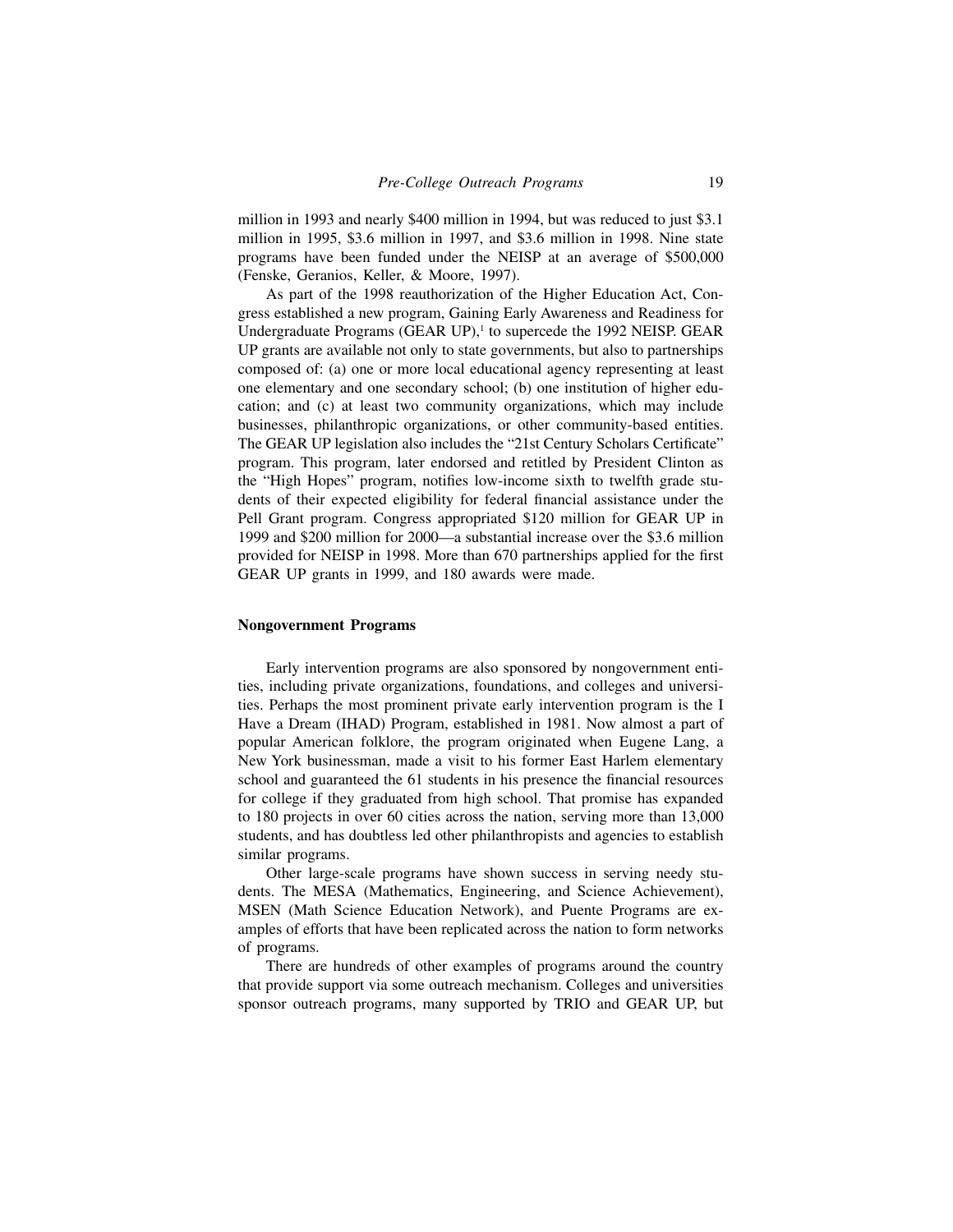others on their own account or by the support of corporate sponsors or nonprofit organizations (e.g., National Action Council for Minority Engineers).

#### **A National Survey**

In 1999, the College Board, in association with The Education Resources Institute (TERI) and the Council for Opportunity in Education (COE), designed and administrated the National Survey of Outreach Programs.2 The survey was designed to provide detailed information about all types of early intervention programs. This information is expected to help practitioners, researchers, policy makers, and philanthropists better understand the programs that are currently serving students around the country. Second, the survey was also intended to provide the backbone for a web-based searchable database system for public use. This system will not only assist practitioners, researchers, policy makers, and philanthropists, but will also help build a network that can be used to develop and strengthen partnerships between programs.

In addition to the survey, a series of focus groups were held around the country with program administrators to provide a more focused discussion with program directors and other personnel about the issues and challenges facing education and early intervention programs. Together, the information regarding early intervention programs provides a unique perspective on the landscape of programs across the nation.

## **Describing the Landscape**

The survey yielded usable responses from 1,110 programs nationwide, with programs from all 50 states, the District of Columbia, Puerto Rico, Guam, and Micronesia.

Of the respondents to the survey, federal TRIO programs (Upward Bound and Talent Search) account for one-third  $(N = 363)$ , while GEAR UP programs account for 9 percent  $(N = 102)$ . In addition, about one-fifth of the programs completing the survey are sponsored by businesses, private organizations, or individuals (see Table 1.1; TRIO programs are, on average, much older than other programs, with an average age of 16 years).

## **Financial Support**

The most common source of financial support for early intervention programs is the federal government. About half of the responding programs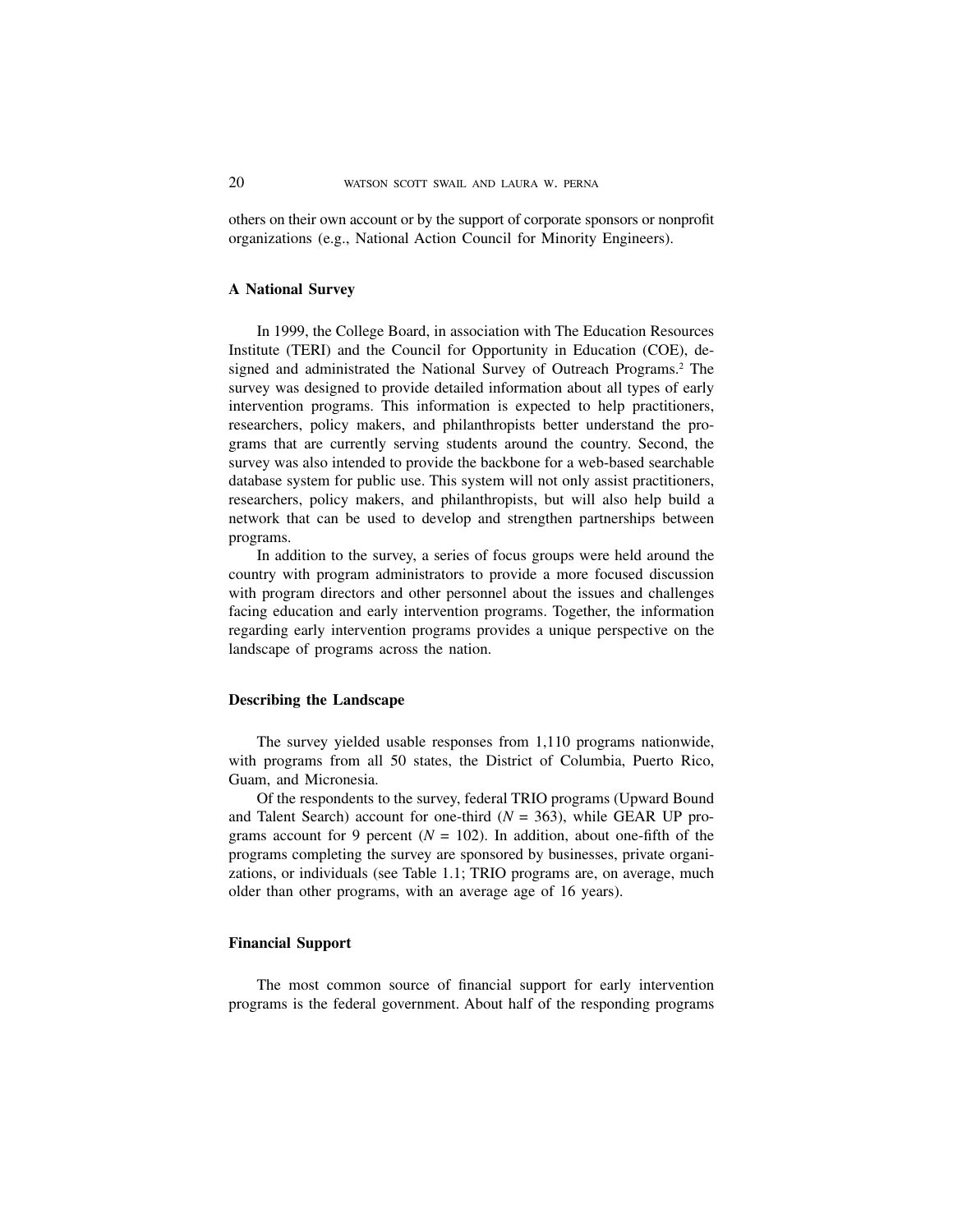| TABLE 1.1                                                                               |  |
|-----------------------------------------------------------------------------------------|--|
| Distribution of Survey Respondents by Program Type, Average Year of First Operation and |  |
| Average Number of Students Served                                                       |  |

| Characteristic         | Total   | <b>TRIO</b> | Gear<br>Up | IHAD | <i>Other</i> | <i>State</i> | University<br>Federal Funded Funded Other |      |
|------------------------|---------|-------------|------------|------|--------------|--------------|-------------------------------------------|------|
| Number of programs     | 1,110   | 363         | 102        | 26   | 137          | 166          | 97                                        | 219  |
| Percent of respondents | $100\%$ | 33%         | 9%         | 2%   | 12%          | 15%          | 9%                                        | 20%  |
| Year first operated    | 1989    | 1984        | 1998       | 1992 | 1989         | 1989         | 1989                                      | 1991 |
| Numbers of students    |         |             |            |      |              |              |                                           |      |
| served 1998–1999       | 827     | 425         | 2.585      | 121  | 748          | 1.203        | 717                                       | .264 |

*Note:* Other includes programs funded by businesses, private organizations and individuals.

receive financial support from the federal government, about one-fourth receive financial support from state governments, and one-fourth receive financial support from colleges and universities.

Most programs receive financial support from more than one source. For example, one-half of the non-TRIO, non-GEAR UP, and non-IHAD programs that received federal funding also received financial support from a state government. More than one-fourth of these programs received financial support from a college or university, and one-fourth received financial support from business or industry. About one-half of the non-TRIO, non-GEAR UP, and non-IHAD programs that received state funding also received financial support from a college or university. A higher share of IHAD programs than of other responding programs appear to receive financial support from AmeriCorps, community organizations, business or industry, private foundations, and fundraising. Colleges and universities are an important source of in-kind support for about one-half of TRIO, GEAR UP, other federal, and state-funded programs. Community organizations are an important source of in-kind support for GEAR UP and IHAD programs. About one-third of responding programs received in-kind support from local school systems.

## **Program Location**

More than one-half (57 percent) of the responding programs are based at a college or university, 16 percent at a school, and 13 percent within the community (See Table 1.2). TRIO programs are generally based at postsecondary institutions (80 percent), while GEAR UP programs tend to operate from schools (39 percent), and IHAD programs are largely communitybased (69 percent). The majority of other federally and non-federally funded programs are based on college campuses.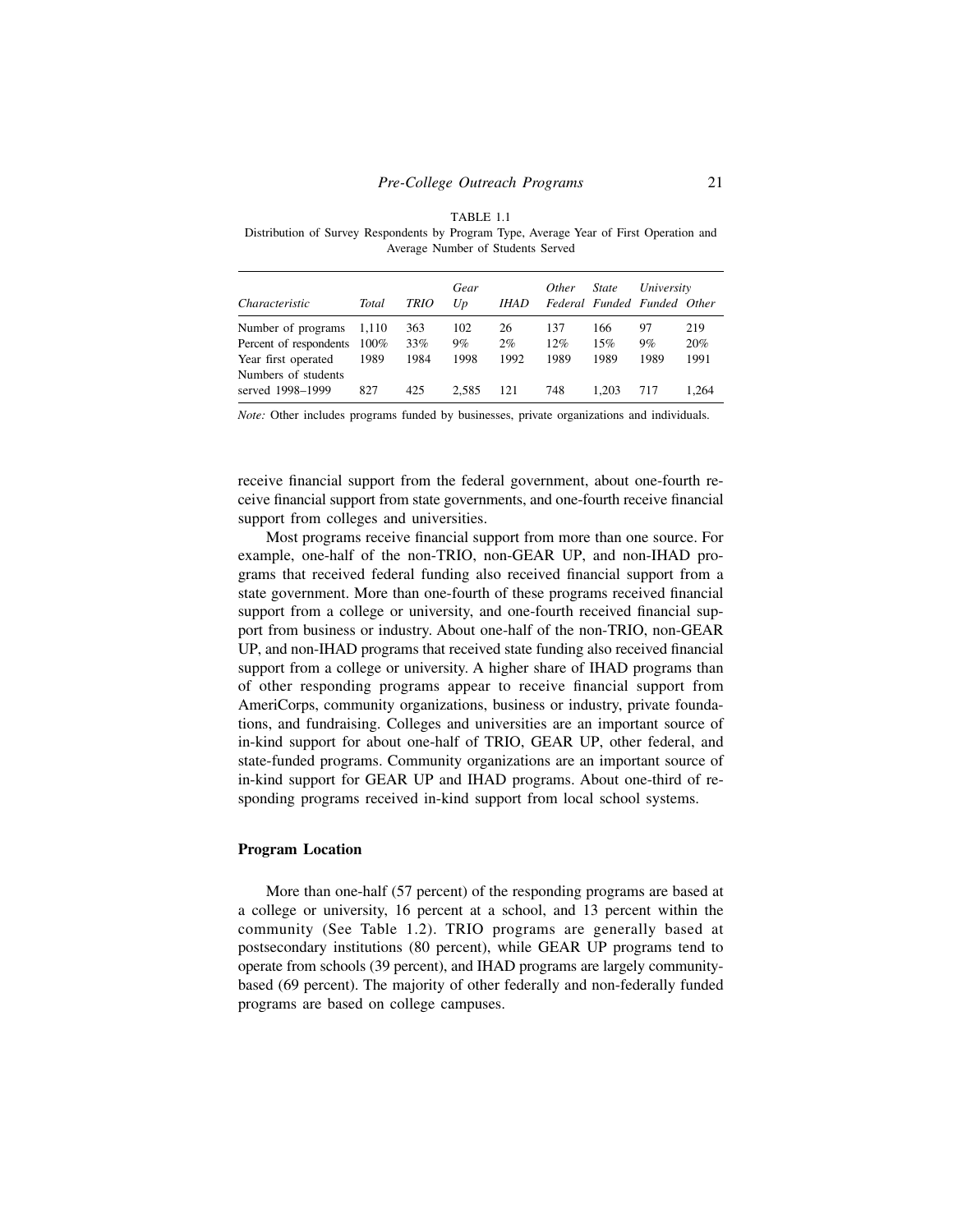| Program type       | Total<br>$\%$ | TRIO<br>$\%$ | Gear<br>Up<br>$\%$ | IHAD<br>$\%$ | <i>Other</i><br>$\%$ | <i>State</i><br>Federal Funded Funded Other<br>$\%$ | University<br>% | %     |
|--------------------|---------------|--------------|--------------------|--------------|----------------------|-----------------------------------------------------|-----------------|-------|
| Total              | 100.0         | 100.0        | 100.0              | 100.0        | 100.0                | 100.0                                               | 100.0           | 100.0 |
| College/univeristy | 57.2          | 79.9         | 28.4               |              | 48.2                 | 54.8                                                | 69.1            | 42.0  |
| School             | 15.6          | 7.7          | 39.2               | 19.2         | 17.5                 | 15.1                                                | 10.3            | 18.7  |
| Community          | 13.4          | 8.8          | 6.9                | 69.2         | 16.1                 | 11.4                                                | 6.2             | 20.5  |
| Other              | 13.8          | 3.6          | 25.5               | 11.5         | 18.2                 | 18.7                                                | 14.4            | 18.7  |

TABLE 1.2 Distribution of Programs by Organization or Institution Housing the Program

Note: Other includes programs with more than one base.

TABLE 1.3 Distribution of Programs by Primary Location of Services

|                      |               |                     | Gear          |              |       | <b>State</b> | University                          |       |
|----------------------|---------------|---------------------|---------------|--------------|-------|--------------|-------------------------------------|-------|
| Location             | Total<br>$\%$ | <b>TRIO</b><br>$\%$ | $U_p$<br>$\%$ | IHAD<br>$\%$ | $\%$  | $\%$         | Federal Funded Funded Other<br>$\%$ | $\%$  |
| Total                | 100.0         | 100.0               | 100.0         | 100.0        | 100.0 | 100.0        | 100.0                               | 100.0 |
| College campus       | 45.5          | 54.0                | 7.8           |              | 46.7  | 47.6         | 62.9                                | 44.3  |
| Elementary/secondary |               |                     |               |              |       |              |                                     |       |
| school               | 34.7          | 34.2                | 80.4          | 46.2         | 28.5  | 33.7         | 21.5                                | 21.5  |
| Students' homes      | 0.3           |                     |               | 7.7          |       |              |                                     | 0.5   |
| Community center     | 5.6           | 4.4                 | 2.0           | 23.1         | 4.4   | 4.2          | 4.1                                 | 9.6   |
| Other                | 13.9          | 7.4                 | 9.8           | 23.1         | 20.4  | 14.5         | 7.2                                 | 24.2  |

For nearly one-half of all programs, the primary location of program services (which may be different from where a program is located or housed) is a college campus. For GEAR UP programs, however, services are typically delivered at an elementary or secondary school. Elementary and secondary schools are also the primary location of services for about one-half of IHAD programs, one-third of TRIO and state-funded programs, and one-fifth of university funded programs, suggesting that a substantial number of programs have strong ties to K–12 schools and school systems. About one-half of all programs serve students of a particular school or school district, and one-fourth target a particular community. The majority of TRIO, GEAR UP, and IHAD programs target services toward students attending a particular school or school district.

#### **Program Goals and Services**

As other research (Perna, Fenske, & Swail, on press) has concluded, the most commonly stated goal of early intervention programs is to increase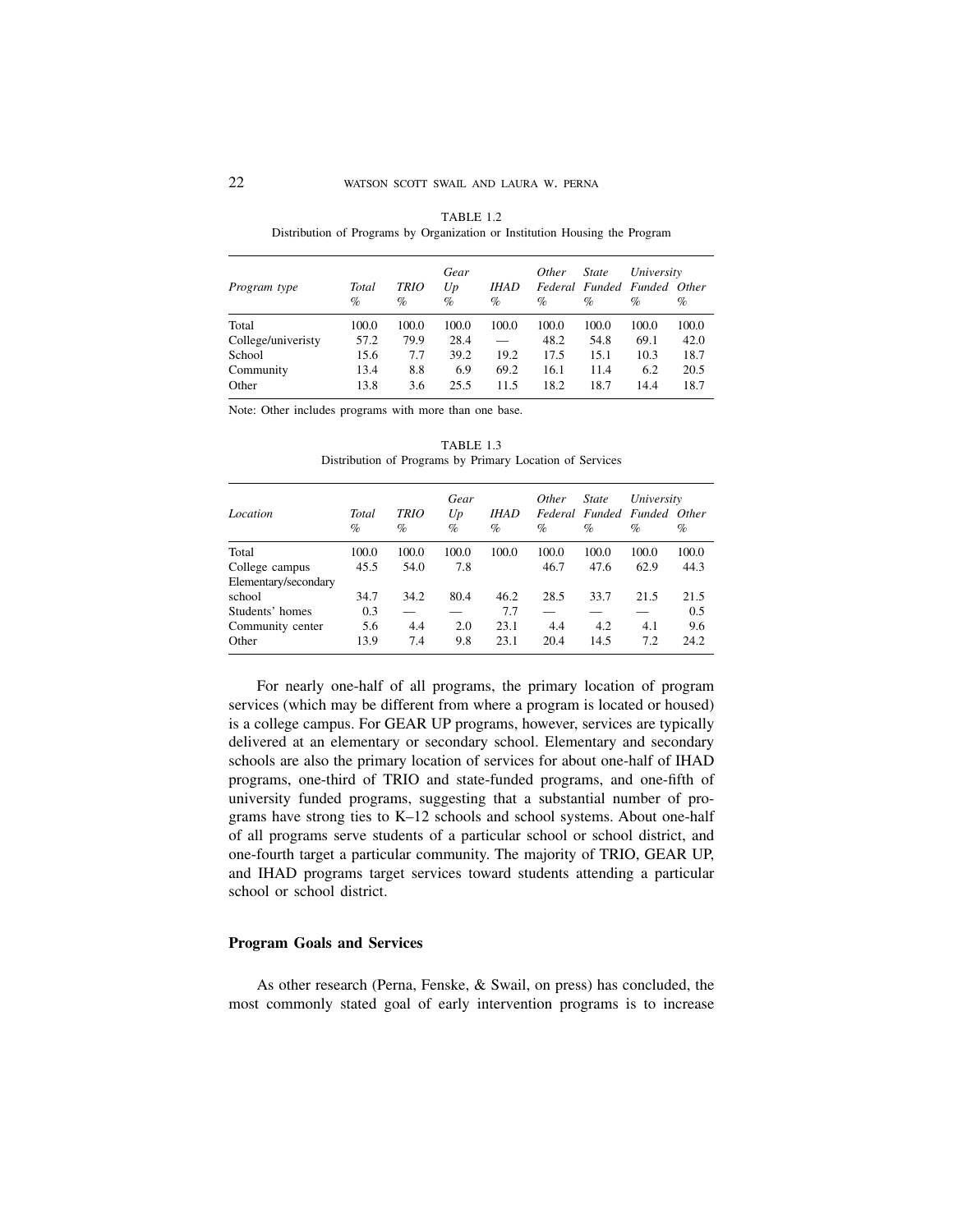college enrollment rates. Among the three most common goals of the responding programs are to promote college attendance, college awareness, and college exposure, with about 90 percent of programs reporting each of these goals (See Figure 1.1). These goals appear to be relatively more common for TRIO and GEAR UP programs, likely because both programs were explicitly created to focus on college access. Building college awareness and college exposure is likely to be associated with higher educational aspirations, one of the most important predictors of college enrollment (Hossler, Braxton, & Coopersmith, 1989; Hossler, Schmit, & Vesper, 1999; Perna, 2000).

Building student self-esteem and providing role models are also common goals. As Levine and Nidiffer (1996) concluded, support and encouragement from a mentor, whether a parent, relative, or empathetic member of the community, can play a critical role in college enrollment for students from lowincome families. Role modeling is a particularly highly ranked goal for the GEAR UP programs, likely because mentoring strategies are emphasized in the evaluation of program proposals. Other common goals include increasing college completion, increasing high school retention and reducing dropouts, and involving parents.

Improving academic skills was also among the most frequently reported goals, likely reflecting the research showing that academic achievement and preparation are important predictors of both predisposition toward and actual enrollment in a college or university (See Adelman chapter 2; Hagedorn & Fogel chapter 8; Hossler, Braxton, & Coopersmith, 1989; Manski & Wise,



**Figure 1.1.** Most common goals of early intervention programs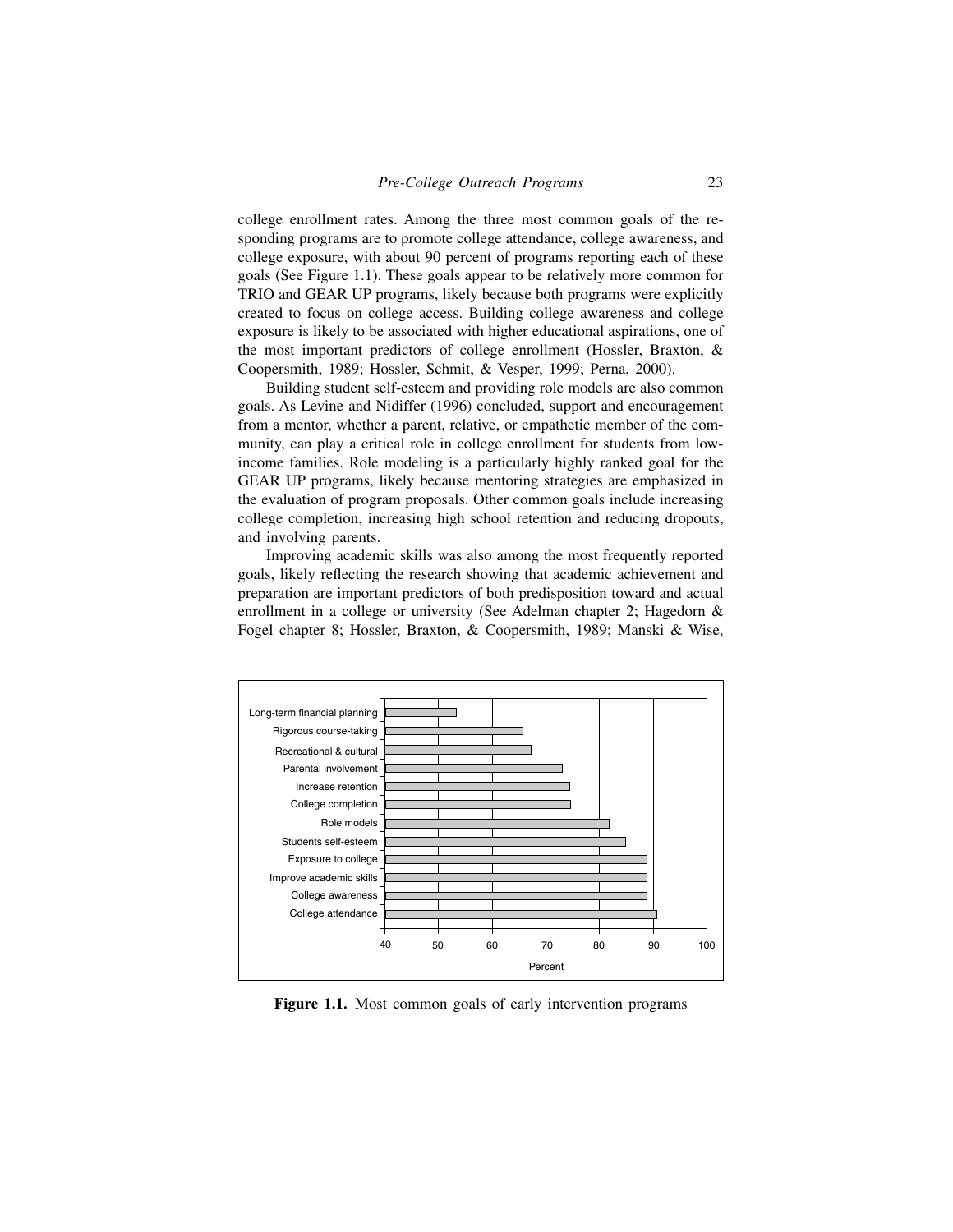1983; Perna, 2000; St. John, 1991; Hossler, Schmit & Vesper, 1999). Nonetheless, the goal of promoting rigorous course taking is less common, ranking only eleventh out of 14. This may suggest a potential weakness of some programs, given that researchers have shown that the quality and intensity of the high school curriculum is a more important predictor of bachelor's degree completion than test scores or class rank, particularly for African American and Latino students (Adelman, 1999) and that taking at least one advanced mathematics course is associated with a higher probability of enrolling in a four-year college or university among students who are at risk of dropping out of high school after controlling for other variables (Horn, 1998). Slightly more than one-third (37 percent) of the responding programs specified a particular academic focus. The most common areas of focus are science, mathematics, and technology.

To some extent, the particular services offered mirror the reported program goals. Table 4 shows that the most common service is college awareness, reported by 86 percent of the programs. Other relatively common activities that are related to college awareness include campus visits and meetings with college faculty and students.

Services that may help students acquire some of the noncognitive skills that are important to the successful integration of students into campus life are also relatively common. Such services include social skill development, cultural activities, and leadership development.

| Top Quintile                                    |      | Second Ouintile                |                                            | Middle Quintile                                   |      | Fourth Ouintile                        |      | <b>Bottom Quintile</b>   |      |
|-------------------------------------------------|------|--------------------------------|--------------------------------------------|---------------------------------------------------|------|----------------------------------------|------|--------------------------|------|
| service                                         | $\%$ | service                        | $\%$                                       | service                                           | $\%$ | service                                | $\%$ | service                  | %    |
| College<br>awareness                            |      | Academic<br>85.8 advising 70.9 |                                            | Meetings<br>college<br>faculty                    | 66.4 | Computer-<br>skills<br>training $56.2$ |      | Remedial<br>instruction  | 33.7 |
| Social<br>skills                                |      |                                | Career Reading & Preparatory Employability |                                                   |      |                                        |      |                          |      |
| $development$ 79.1 counseling 70.6 writing 62.8 |      |                                |                                            |                                                   |      | courses                                | 54.2 | skills                   | 25.9 |
| Campus<br>visits                                | 76.8 | Critical<br>thinking<br>skills |                                            | Grade<br>$69.4$ monitoring $60.1$                 |      | SAT/ACT<br>training                    | 54.1 | Accelerated<br>courses   | 25.5 |
| Cultural<br>activities                          | 75.3 | Leadership                     |                                            | Personal<br>development 68.9 counseling 56.8      |      | College<br>fairs                       | 47.7 | College-level<br>courses | 23.3 |
| Study-skills<br>training                        |      | Math/science                   |                                            | Academic<br>71.9 instruction 67.6 enrichment 56.7 |      | Career<br>days                         | 41.2 | Job<br>placement 17.4    |      |

TABLE 1.4 Program Services Offered by Quintile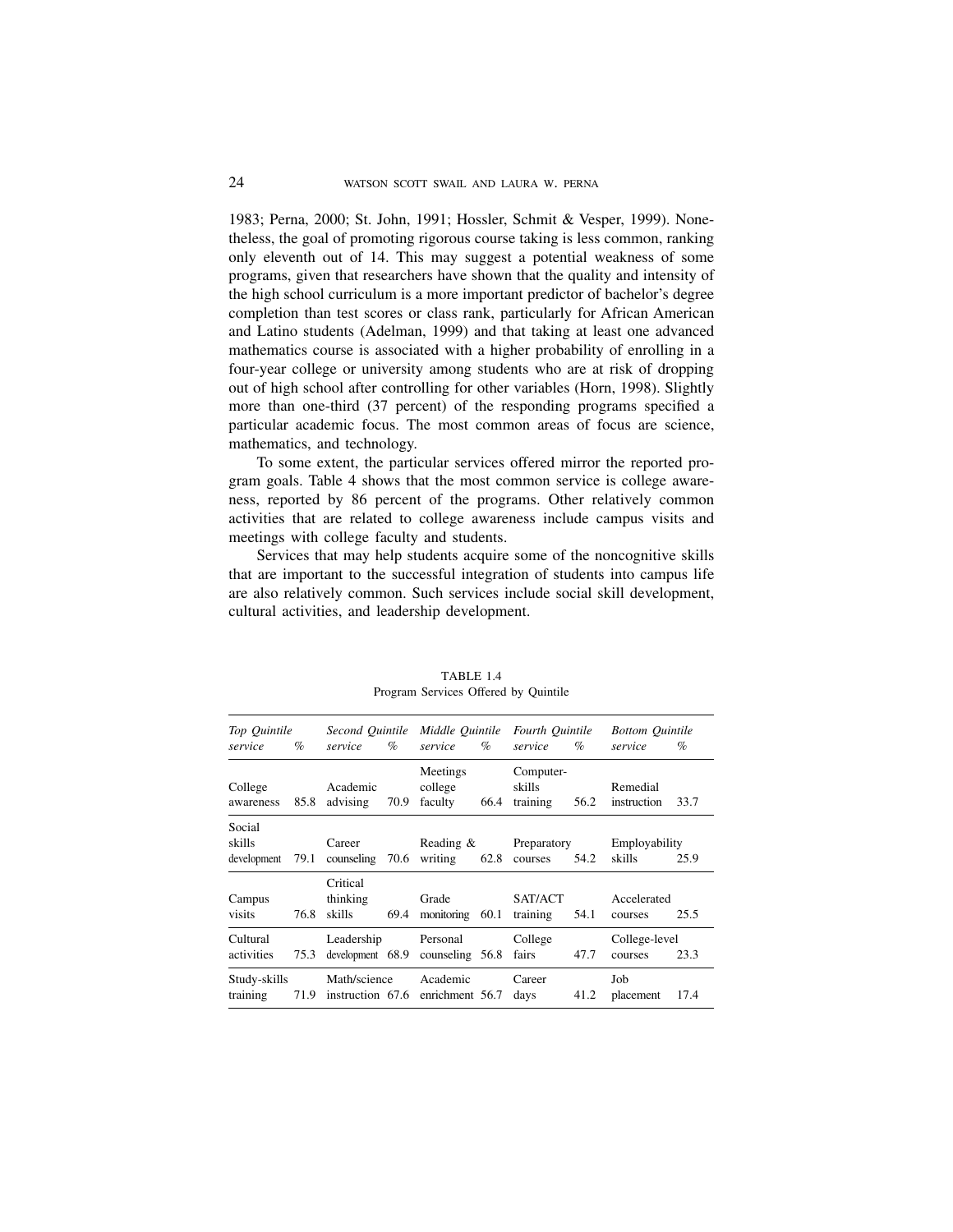Most programs also provide services to develop the academic skills and preparation required to enter and succeed in college. These services include critical thinking skills, study-skills training, mathematics and science instruction, reading and writing instruction, grade and attendance monitoring, and academic enrichment. Again, despite research showing the relationship between high quality coursework and college enrollment, only about one-fourth of all responding programs offer accelerated courses and/or college-level courses.

Program services are delivered via a variety of instructional approaches. About three-fourths of all programs utilize workshops and classroom instruction. Role modeling, tutoring, and mentoring are also frequently used by all types of programs, but particularly by IHAD programs. More than one-half of all programs also use assessment and testing practice for their students (60 percent) or peer group learning groups, a well-documented approach to academic and social development among underrepresented populations (Fullilove & Treisman, 1990).

### **Working with Parents**

Parental involvement was a common theme emerging from the focus groups. Research supports the often heard perception that parental involvement is critical (Hossler, Braxton, & Coopersmith, 1989; Hossler, Schmit, & Vesper, 1999). Some evidence suggests that parental support and encouragement is the single most important predictor of postsecondary educational plans (Jun & Colyar, Chapter 9; Hossler, Schmit & Vesper, 1999). Nonetheless, focus group participants were equally quick to note that effectively involving parents is quite challenging, especially when family and social stresses are intertwined with low income.

The survey data showed that most programs do try to involve parents. More than two-thirds (69 percent) of all programs offer a parental component, while about one-fifth (22 percent) of all programs mandate parental involvement. Parental involvement is very common in GEAR UP and IHAD programs (more than 90 percent of these programs include a parental component). Nearly one-half of the GEAR UP, programs have a mandatory parental component. About one-half (46 percent) of all programs require parents to sign a contract in order for their children to begin participating in the program. Parental contracts are most common among TRIO programs (71 percent) and least common among GEAR UP programs (19 percent).

Because many of the students participating in early intervention programs have parents with no postsecondary experience, a primary function of about one-half (58 percent) of the parental programs is to provide opportunities for parents to learn about college and realize that college is possible for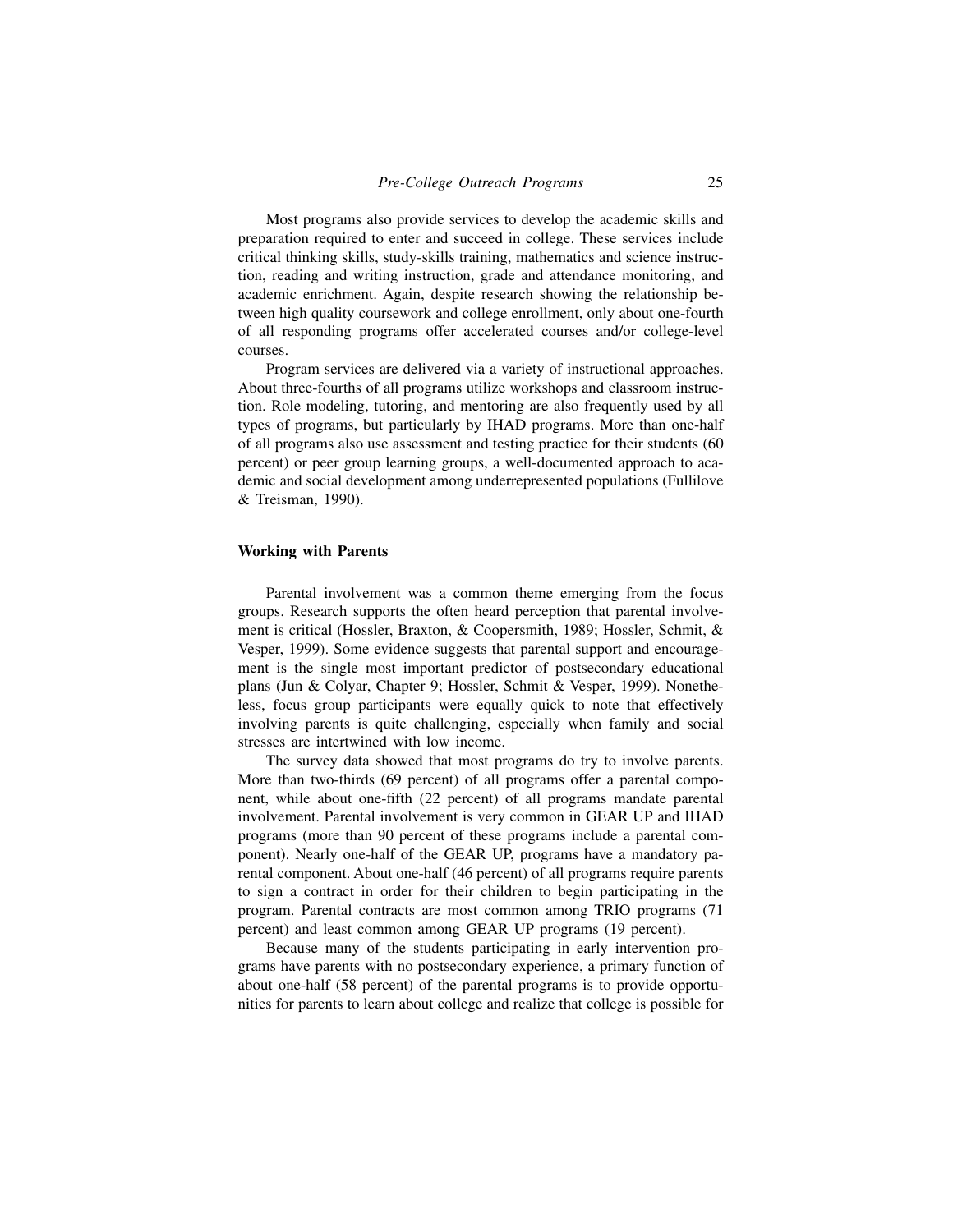their child. About one-half (51 percent) of the programs request parents to participate in activities with the student. Other services designed to increase knowledge and information about college are financial aid guidance, campus visitations, and meetings with college faculty and students. About 16 percent of parental programs offer instructional programs to parents, giving them the chance to develop their own academic skills. As Hoover-Dempsey and Sandler (1997) have argued, improving parents' sense of efficacy for helping their children succeed in school may increase their level of involvement in the child's education.

Learning ways to effectively coordinate with parents appears to be a challenge many programs are facing. About one-fourth (27 percent) of all programs, and 40 percent of all GEAR UP programs, reported that coordination with parents was at least somewhat of a problem or area requiring additional resources.

#### **Program Operation**

About two–thirds (67 percent) of responding programs provide services to students year round. Four out of five TRIO, GEAR UP, and IHAD programs report that they are year round, compared with only one in three



**Figure 1.2.** Distribution of programs by period of operation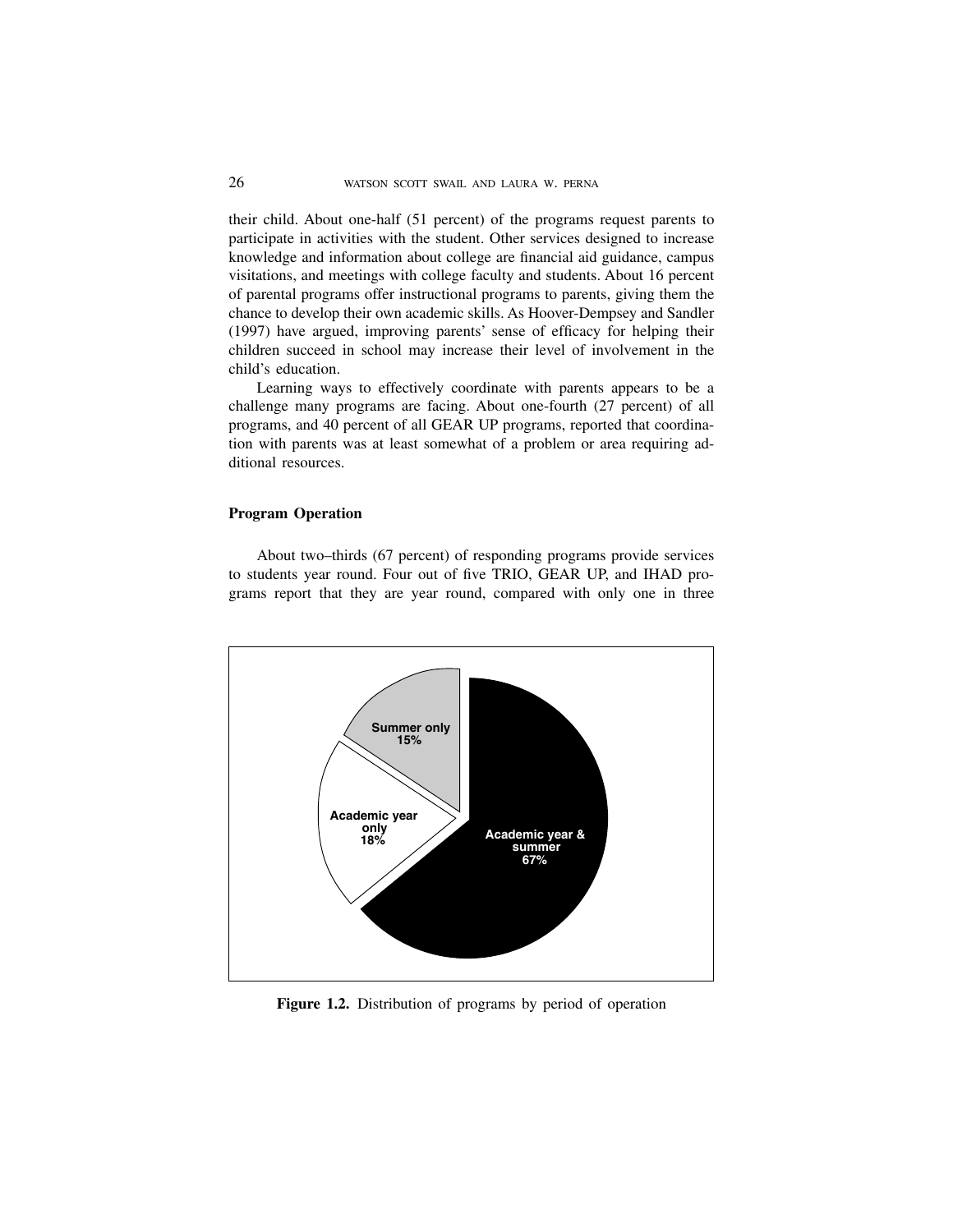university-funded programs. About one-fifth (18 percent) of all programs operate specifically during the school year and 15 percent operate summeronly programs. About 38 percent of university-funded programs offer services only during the summer.

About one-half (53 percent) of all programs offer services to students both during school hours and after school. More than one-half (60 percent) of all programs offer services on the weekends. The duration of program services varies, with some programs offered for a few days and others for several years. Program capacity also varies, averaging 636 students and ranging up to the tens of thousands (e.g., large, state-wide programs). About onehalf (46 percent) of all programs are capable of serving fewer than 100 students per year, one-fourth have a capacity between 100 and 500 students, and one-fourth have a capacity of more than 500 students.

## **Targeting Students**

Early intervention programs generally focus on "educationally or economically disadvantaged students." About two-thirds (62 percent) of all programs report that they target students with certain characteristics. Targeting of services based on economic disadvantage appears to be more common than targeting of services based on educational disadvantage. About threefourths (80 percent) of survey respondents indicate that their program specifically targets low-income students. The extent to which services are targeted toward low-income students varies by program sponsor, ranging from 70 percent of university and state-funded programs to 99 percent of TRIO programs. Minority and potential first-generation college students are also common target populations for early intervention programs (69 percent and 71 percent, respectively).

Only about one-third of all programs report targeting students at risk of dropping out of high school (36 percent) or students of low academic ability or achievement (38 percent). More than one-third (39 percent) of all programs target students of high academic ability or achievement, and one-fifth (22 percent) of the programs target gifted and talented students.

An underlying premise of early intervention programs is that support services and information about college and financial aid are provided to students and their parents early enough in their schooling so as to influence educational outcomes. Data from the National Center for Educational Statistics (1999) suggest that most of the damage (educationally speaking) to student opportunity has largely occurred by the eighth grade. Students who score poorly on standardized mathematics and reading tests in the eighth grade are unlikely to improve during the course of the next four years. Nonetheless, the survey data suggest that only 10 percent of all programs (but 81 percent of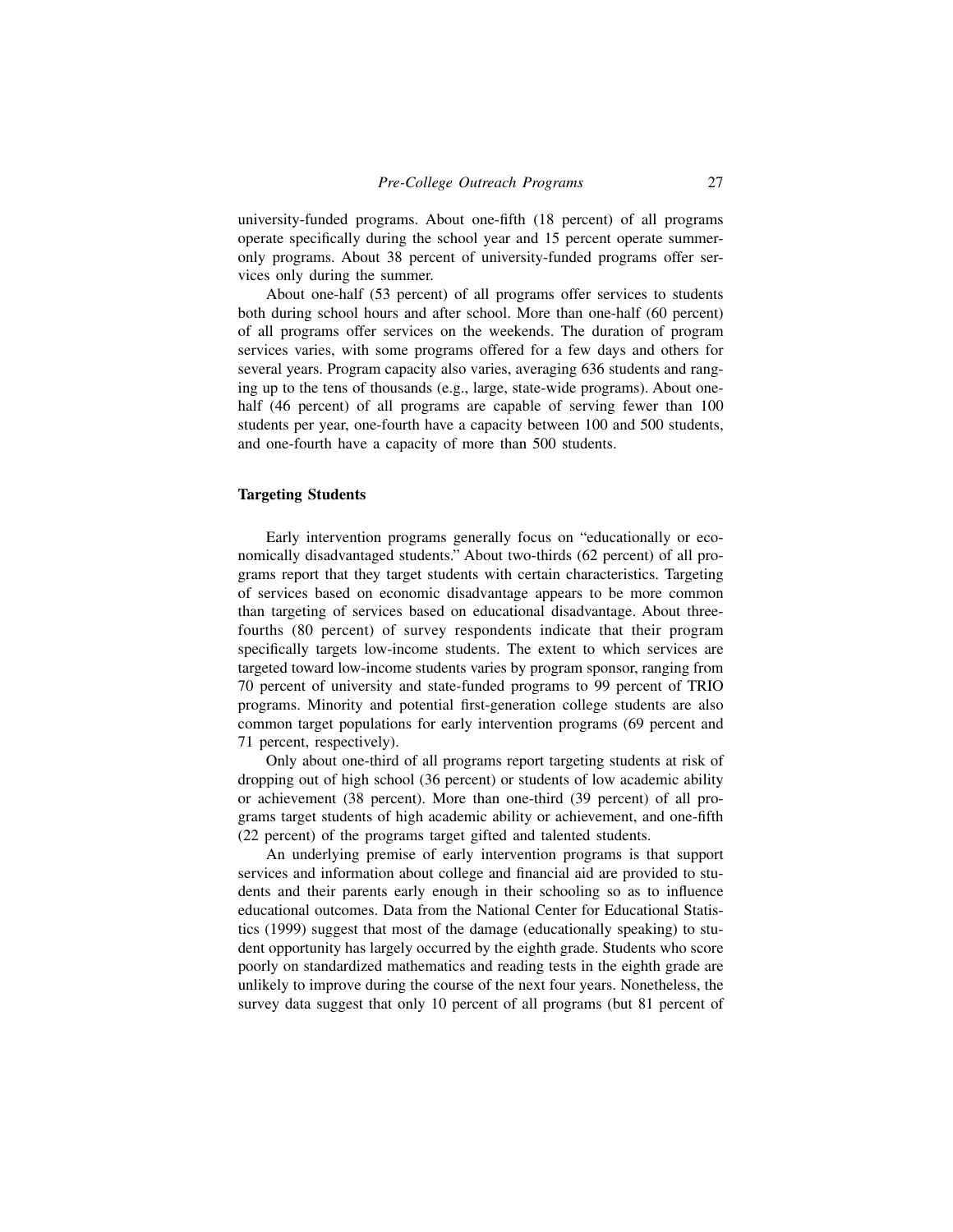IHAD programs) first offer services to students while they are attending elementary school, and about one-third of all programs (but 87 percent of GEAR UP programs) begin program services during the middle school years. The tendency of GEAR UP programs to begin services during middle school years is not surprising given that in order to be eligible under the federal GEAR UP program, counseling and other support services must be provided to at least one grade level of students beginning no later than the 7th grade and continuing through the twelfth grade. For about one-half (58 percent) of all programs (but 76 percent of TRIO programs) services are first offered to students during the high school years. For many of these programs, when they start and who they target depends largely upon the original mission and goals of the program. While we now understand more clearly the importance of starting early, many programs were designed to specifically target high school or middle school students.

#### **Incentives for Participation**

The most common external reward provided to program participants is a certificate of recognition, used by 69 percent of survey respondents. While all programs receiving funding under the federal National Early Intervention Scholarship Program must guarantee that all eligible low-income participants will receive the financial assistance necessary to attend college, the extent to which other early intervention programs use financial benefits appears to vary by program sponsor. About 89 percent of IHAD programs offer college scholarships, compared with only one-fourth of TRIO programs and 41 percent of GEAR UP programs. More than one-half (60 percent) of all TRIO programs offer a cash stipend for participation, compared with only 14 percent of GEAR UP programs and university funded programs. About one-third of TRIO programs offer reimbursement for tuition and fees, compared with only about 10 percent of GEAR UP, state-funded, and university-funded programs. About one-fifth (21 percent) of all responding programs offer participants academic credit.

#### **Program Staffing and Training**

About 87 percent of responding programs indicated that they had at least one paid staff member. Seventy-nine percent employ full-time staff and 67 percent employ part-time staff. More than one-half of all programs (57 percent) employ college students. Nearly one-half (43 percent) of all responding programs use volunteers.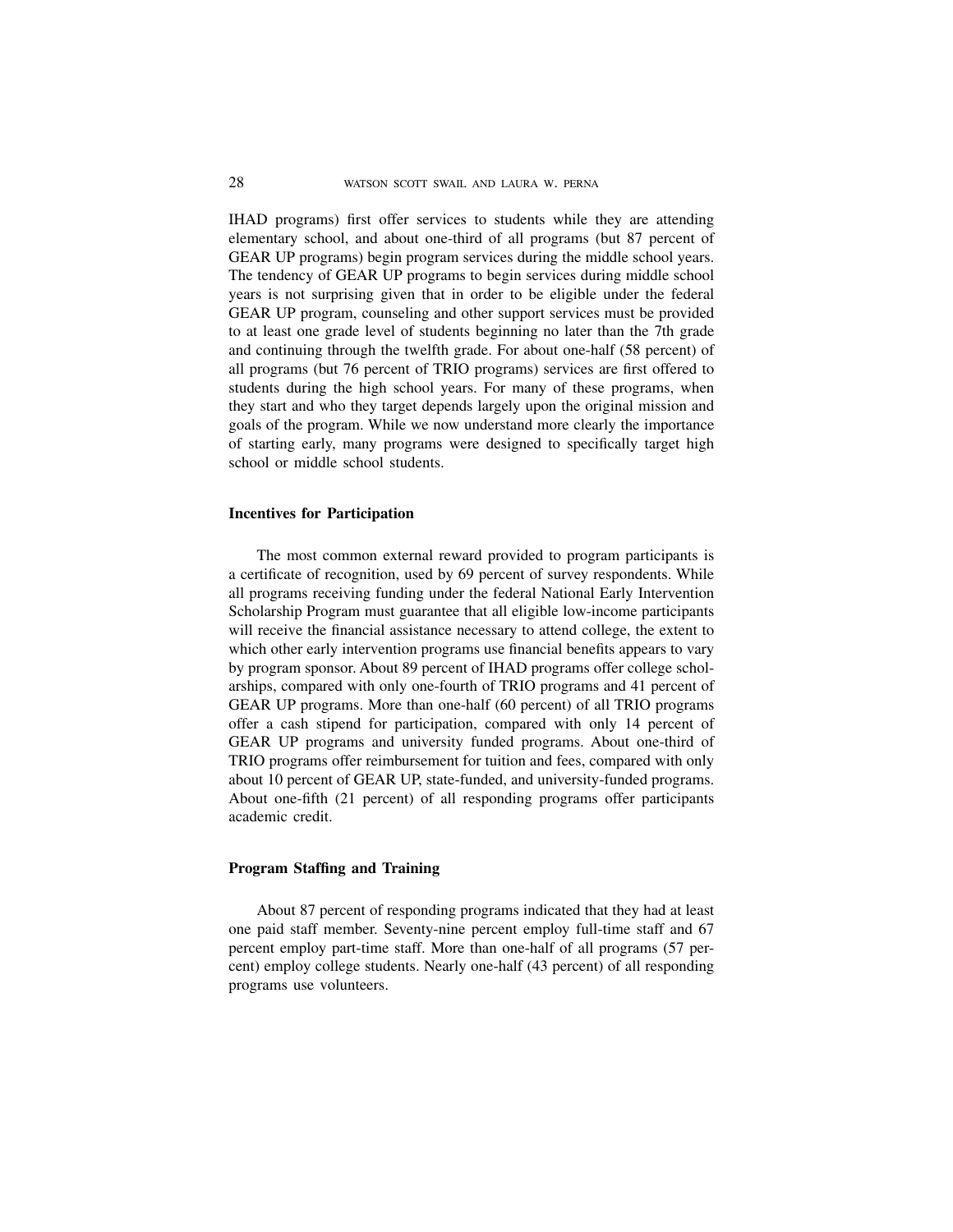Most programs (79 percent) require an average of 17 hours of pre-service training for staff members. Pre-service training appears to be more common among TRIO programs. Nearly all (95 percent) of all programs hold regular meetings between program staff and coordinators.

Program respondents generally report being very satisfied with their ability to recruit, train, and monitor staff. Only 12 percent of all programs reported that program staff recruitment or staff training is a problem or needs additional resources (rated 4 or 5 on scale of 1 to 5). Given that GEAR UP is a newer program, it is not surprising that a higher share of GEAR UP programs reported that staff training (22 percent) is a "problem" area. Only 6 percent of all programs report that staff monitoring is a problem.

# **Program Evaluation**

Almost all (94 percent) responding programs reported conducting program evaluations. About three-fourths (75 percent) report that they track program completion and 64 percent report that they track high school graduation. Only 29 percent of all programs report tracking graduation from college. Just 17 percent of all responding programs indicated that program evaluation was a somewhat or high problem area.

Although these rates of evaluation are very high, we know from experience that evaluations of these programs are generally weak (see Tierney, chapter 10). Programs have few funds to hire external evaluators to conduct regular evaluations, and most have little or no expertise to conduct their own data collection and analysis. This is a major problem area for most programs, as they have little to present to the public and their funders about successes, apart from anecdotal information.

#### **Conclusions and Implications**

The data and information presented in this chapter provide a picture of the number, types, and variety of early intervention programs that are currently operating across the nation. The results of this descriptive study suggest that early intervention programs do not necessarily follow any particular model, but still gravitate to many similar strategies, services, and concepts. Some of the programs are managed and organized in a very corporate manner, with efficient centralized control. The success or failure of other programs sometimes falls on the back of one person. What is most striking in talking with program directors throughout the nation is the shared commitment of staff to the students they are trying to serve. For most, it is a labor of love.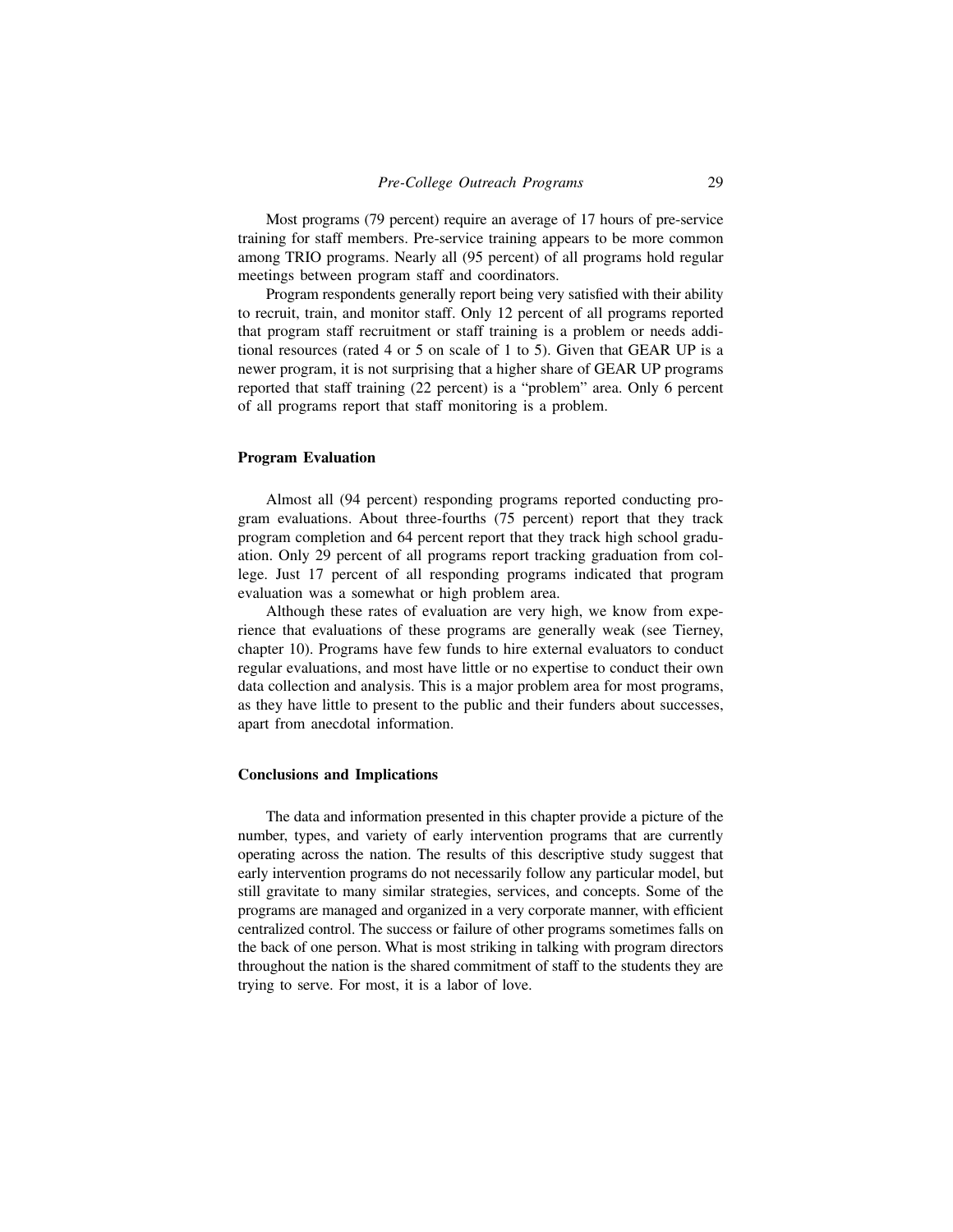The National Survey of Outreach Programs does not answer all of our questions about early intervention programs. It is not evaluative, only descriptive. The landscape provided by the survey may help us better understand the programs and perhaps design large-scale evaluations to determine best practices for particular audiences. As a conclusion to this chapter, we thought it was important to share the viewpoints of program directors from our focus group sessions. In the half-dozen focus groups, involving over a hundred program directors across the nation, these themes consistently came up when talking about essential elements of successful outreach endeavors. It is our hope that future research may focus on testing these perceptions with actual program outcomes.

- 1. *Clear, focused mission and vision*. Early intervention programs need to be clear about the desired outcomes of student participation. Because of limited budgets, staffing, and other resources, one program simply can't do it all. Consequently, programs must be tightly focused and operate in a systematic, efficient manner to maximize their effect on student learning and preparation.
- 2. *Start early*. As Levine and Nidiffer (1996) recommended, programs need to start early, well before high school if possible. A review of racial/ethnic group differences in NAEP scores suggests the challenges associated with inadequate academic preparation exist as early as the fourth grade (Nettles & Perna, 1997). While specific interventions are appropriate during high school and between high school graduation and college matriculation, intervention must begin by at least middle school.
- 3. *Motivate students*. Students must be motivated and committed to work hard. Perhaps the most critical intervention a program can make is to orient youth to long-term goals and the importance of a strong work ethic. Financial incentives sometimes work, but as Levine and Nidiffer (1996) concluded, the sound advice of a trusted mentor or tutor will often make the difference.
- 4. *Involve parents*. Parent involvement sends a clear message to the student:"This matters, and so do you." Unfortunately, the most at-risk populations appear to have the least support at home. Participants consistently described the challenges associated with their parental programs, particularly with regard to keeping parents interested and involved. Despite these challenges, practitioners consistently pointed to the importance of parental involvement in their intervention efforts.
- 5. *Collaborate*. Programs that work in a vacuum don't succeed in the long run. The best run programs are those that work closely with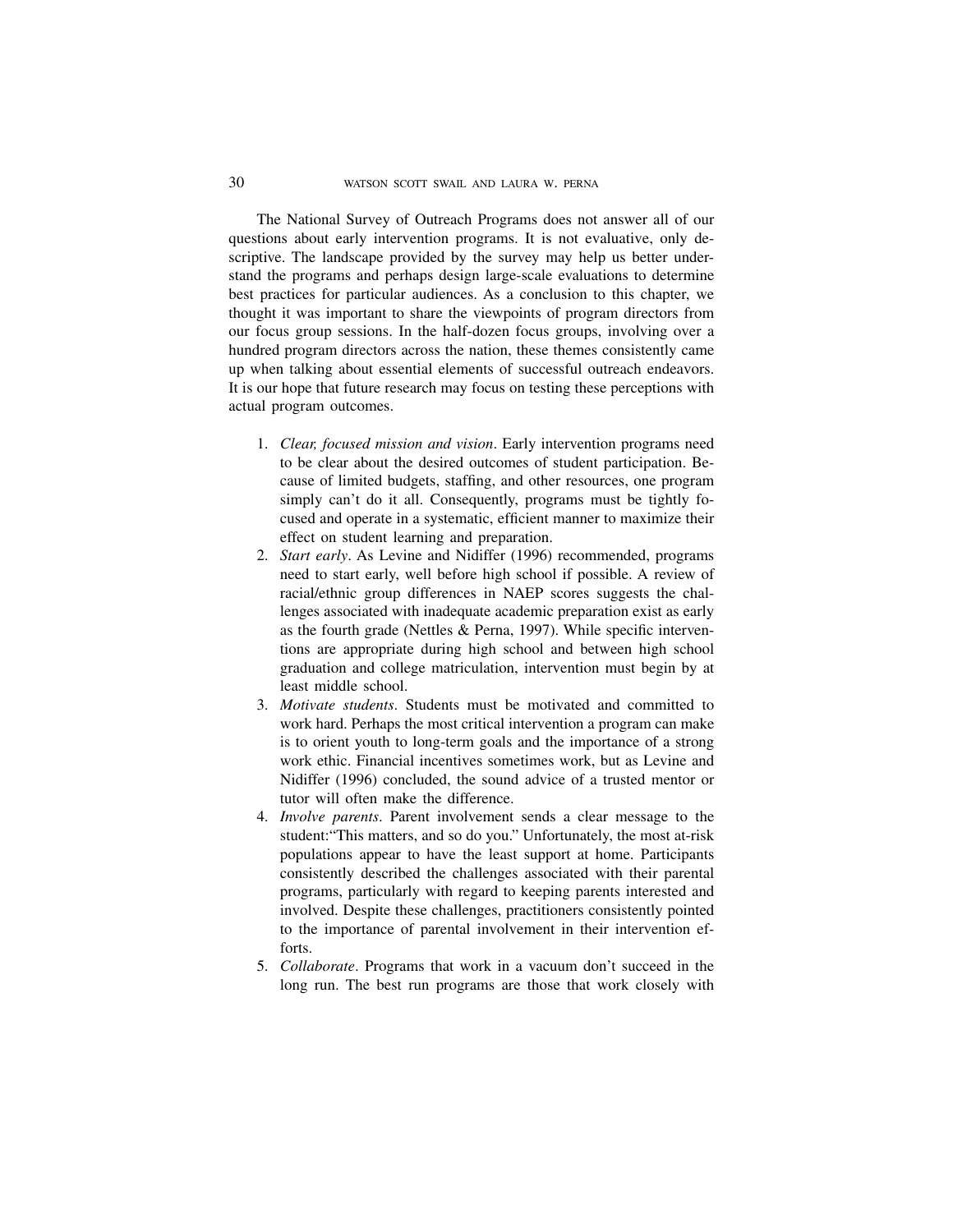school and district administrators to link the programs with school curricula and schedules. Programs that work with business and industry, community organizations, and all levels of educational institutions appear to be more stable and effective. Leveraging external support also helps broaden both program accountability and responsibility.

- 6. *Sustain funding*. Emphasis on national standards, school reform, and accountability has changed attitudes about program funding and operation. Public and private funders are asking for evidence from programs that show progress toward specific goals. Understanding the nexus between funding and programming philosophies is also important. Whereas funders are interested in providing enough funding for programs to become stable and self sufficient, program administrators are interested in extending their external funding as long as possible. Building a more compatible and cooperative alliance between funders and programs may help ameliorate these inconsistent attitudes.
- 7. *Practice professionalism and personal development.* Program staffing is critical to successful practice. Programs need to have effective hiring strategies to support the mission and goals of the organization. Programs must also provide ongoing professional development to build and keep the staff. Many programs, especially the smaller programs, have high staff turnover rates, in part because of limited salaries and opportunities for professional advancement.
- 8. *Use proven practices*. While research continues to provide updated information on "best practices" in pre-college outreach, experience is the primary source of information on what works. A higher level of services is offered to students when programs collaborate or learn from one another. Programs should not try to reinvent the wheel, but adapt proven strategies that fit the mission and goals of their program.
- 9. *Rely on standardized processes*. Stable programs rely on standardized processes and content, such as standardized curricula. Programs should be developed based on the identified needs of the students, school and community.
- 10. *Incorporate technology*. Mirroring the growing importance of technology within society, the knowledge and use of computers and other modern technologies is an emerging issue for many programs. Programs need to build strategic plans for purchasing, upgrading, and effectively utilizing technology. Although most outreach programs focus on developing academic skills, more attention must be given to developing the technological capacity that complements knowledge acquisition.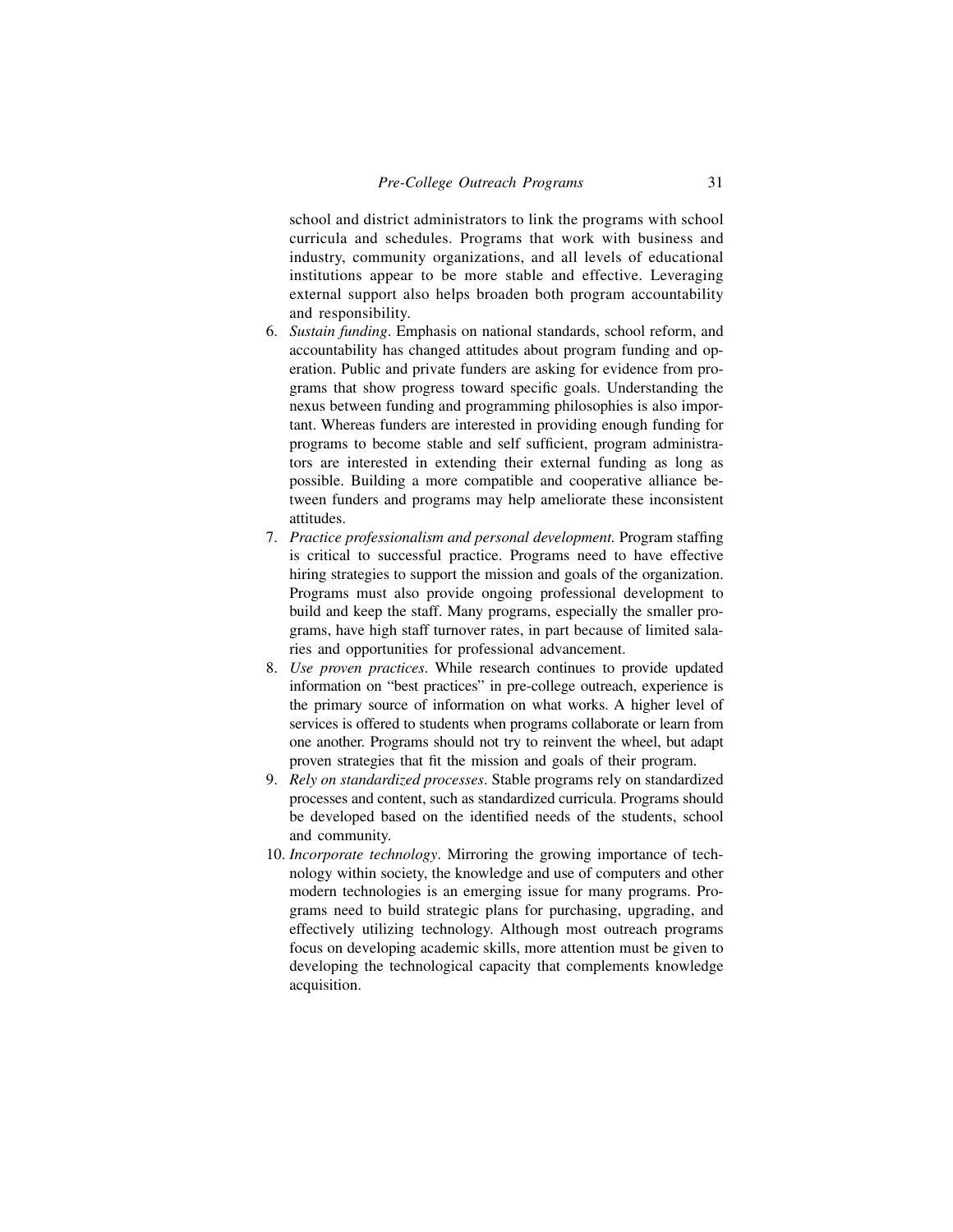Some may argue that early intervention programs are too expensive, serve too few students, and are too inefficient with respect to program dropout rate. Nonetheless, because they appear to have the components that the literature suggests are important to promote college access and degree attainment, we remain optimistic about their role. If society could regenerate the school systems, early intervention and pre-college outreach programs would not be needed. But the reality is that schools are failing and children are falling through the cracks without even being noticed. At a minimum, these programs provide a lifeline to those students who have the potential but aren't getting served as serious contenders. Indeed, many feel that programs need to do a better job of working within the construct of school reform as a partner, not as an accessory.

Thus, a challenge is placed on the table. To proponents of early intervention programs, provide us more systematic evidence of the positive impact you suggest is occurring through these programs. And to critics—show us alternatives that better meet the needs of our underrepresented populations.

### **Notes**

1. See www.ed.gov/offices/OPE/gearup.

2. The National Survey of Outreach Programs was directed by Dr. Swail while at the College Board. Both authors were responsible for the design of the survey and subsequent data analysis. Further information on the National Survey, including a more elaborate analysis and presentation of data, as well as the web-based program directory, may be found at www.collegeboard.org.

## **References**

Adelman, C. (1999). *Answers in the tool box: Academic intensity, attendance patterns, and bachelor's degree attainment.* Washington, DC: U.S. Department of Education, Office of Educational Research and Improvement.

The College Board. (1999). *Trends in student aid 1999.* New York: Author.

- Fenske, R. H., Geranios, C. A., Keller, J. E., & Moore, D. E. (1997). *Early intervention programs: Opening the door to higher education*. ASHE-ERIC Higher Education Report (Vol. 25, No. 6). Washington, DC: The George Washington University Graduate School of Education and Human Development.
- Fullilove, R. E., & Treisman, P. U. (1990). Mathematics achievement among African American undergraduates at the University of California, Ber-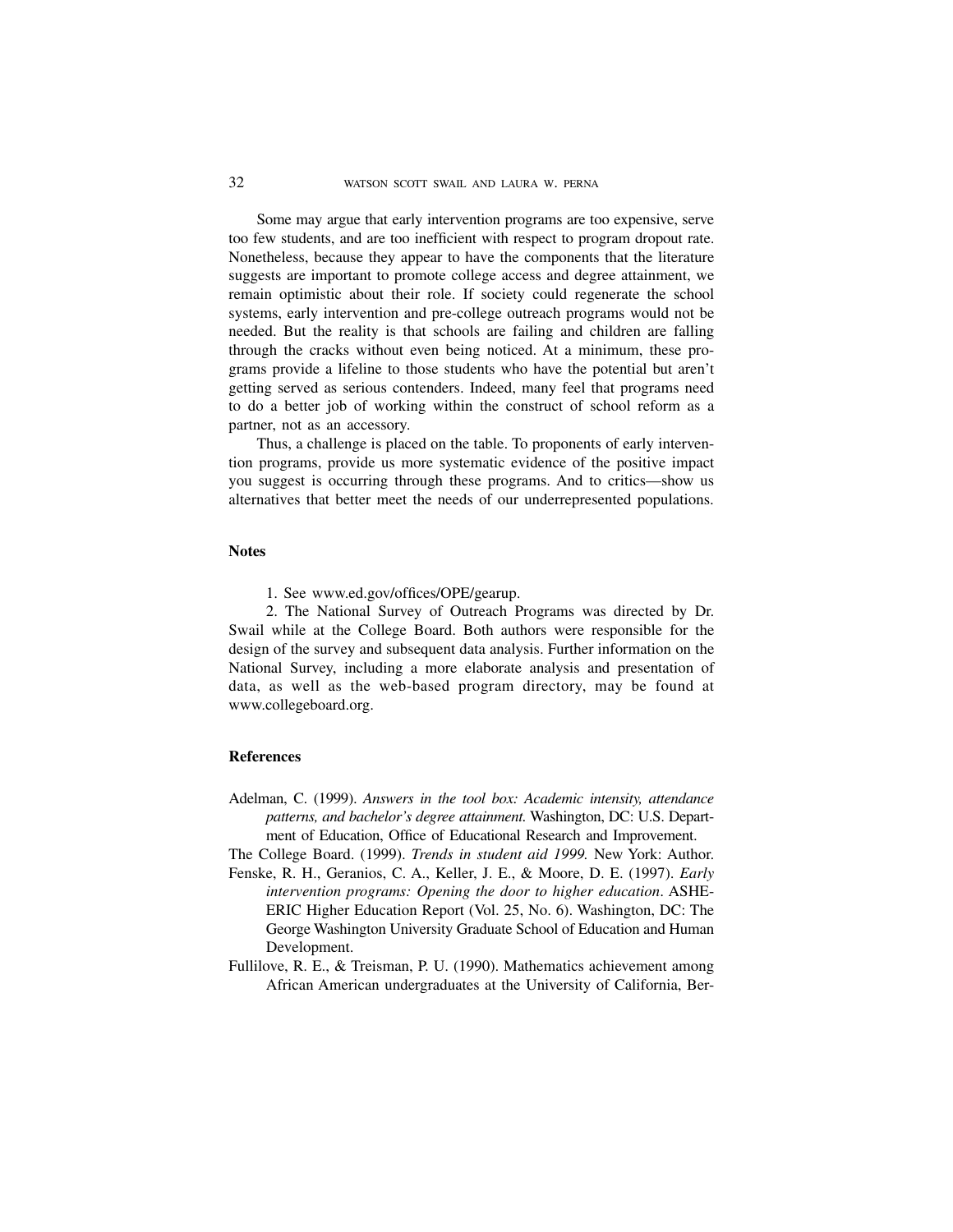keley: An evaluation of the mathematics workshop program. *Journal of Negro Education, 59* (3), 463–78.

- Gladieux, L. E., & Swail, W. S. (1998, Summer). Financial aid is not enough: Improving the odds of college success. *The College Board Review, 185*, 16–21, 30–31.
- Horn, L. & Chen, X. (1998). *Toward resiliency: "At-risk" students who make it to college.* Washington, DC: U.S. Department of Education, Office of Educational Research and Improvement. (Postsecondary Education Descriptive Analysis Reports**).**
- Hoffman, C. M. (1997). *Federal support for education: Fiscal years 1980 to 1996.* Washington, DC: U.S. Department of Education, National Center for Education Statistics (NCES 97-384).
- Hoover-Dempsey, K., & Sandler, H. (1997). Why do parents become involved in their children's education? *Review of Educational Research, 67* (1), 3–42.
- Hossler, D., Braxton, J. & Coopersmith, G. (1989). Understanding student college choice In J. C. Smart (Ed.), *Higher education: Handbook of theory and research, vol. 5.* (pp. 231–288). New York: Agathon Press.
- Hossler, D., Schmit, J., & Vesper, N. (1999). *Going to college: How social, economic, and educational factors influence the decisions students make.* Baltimore, MD: Johns Hopkins University Press.
- Levine, A., & Nidiffer, J. (1996). *Beating the odds: How the poor get to college.* San Francisco, CA: Jossey-Bass, Inc., Publishers.
- Manski, C. F. & Wise, D. A. (1983). *College choice in America.* Cambridge, MA: Harvard University Press.
- National Center for Education Statistics (1999). *Digest of education statistics.* Washington, DC: Author.
- Nettles, M. T., Perna, L. W., & Freeman, K. E. (1999). *Two decades of progress: African Americans moving forward in higher education.* Fairfax, VA: Frederick D. Patterson Research Institute.
- Nettles, M. T., & Perna, L.W. (1997). *The African American education data book, volume 1, higher and adult education.* Fairfax, VA: Frederick D. Patterson Research Institute.
- Perna, L. W. (1999). Early intervention programs: A new approach to increasing college access. *Advances in Education Research, 4* (Winter). Washington DC: Office of Educational Research and Improvement, National Library of Education.
- Perna, L. W. (2000). Difference in the decision to attend college among African Americans, Hispanics, and Whites. *Journal of Higher Education, 71* (2), 117–141.
- Perna, L. W., Fenske, R., Swail, W. S., (on press). Overview of early intervention programs. In C. Boston (Ed.), ERIC Review Themed Journal